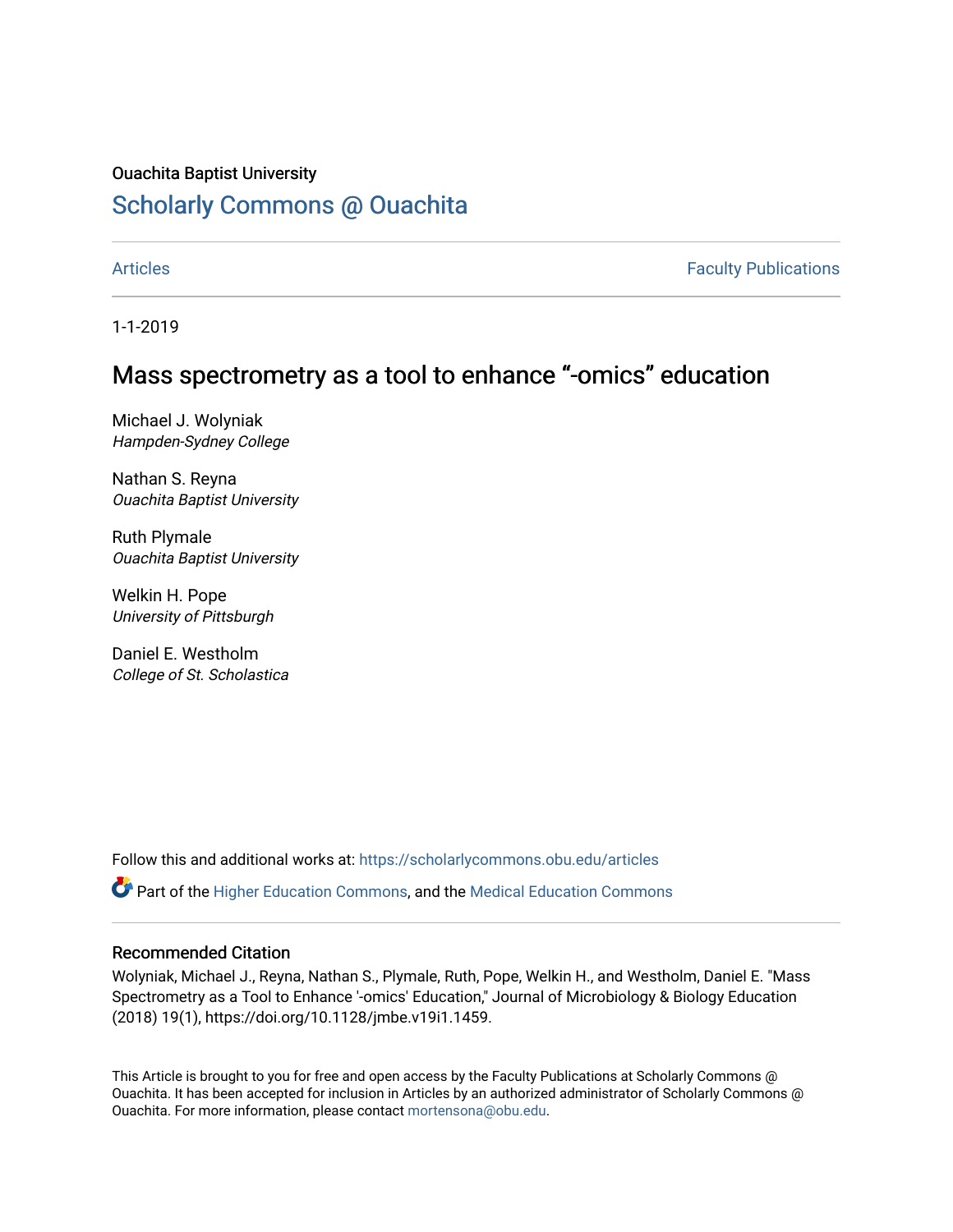# Mass Spectrometry as a Tool to Enhance "-omics" Education †

Michael J. Wolyniak<sup>1\*</sup>, Nathan S. Reyna<sup>2</sup>, Ruth Plymale<sup>2</sup>, Welkin H. Pope<sup>3</sup>, and Daniel E. Westholm<sup>4</sup> *1Department of Biology, Hampden-Sydney College, Hampden-Sydney, VA 23943, 2Department of Biology, Ouachita Baptist University, Arkadelphia, AR 71998, 3Department of Biological Sciences, University of Pittsburgh, Pittsburgh, PA 15260, 4Department of Biology, The College of St. Scholastica, Duluth, MN 55811*

#### INTRODUCTION

As technological advances improve the ability to study biological problems from a systemic perspective, undergraduate training in "-omics" fields, bioinformatics, and the use of "big data" is becoming unavoidable. This training is a particular challenge for instructors at non-research-intensive institutions, including community colleges and liberal arts colleges, who usually lack the infrastructure or resources necessary to produce engaging and accessible "-omics" laboratory experiences on their own. However, these challenges can often be offset by incorporating projects into a course-based research experience (CRE). Through CREs, instructors can design and implement large-scale projects within a classroom that, in a traditional apprentice model, would be limited to one or two students. Thus, CREs gain dual benefits over individual research experiences: increased opportunity for multiple students to engage in authentic research, and reduction of the cost per student.

Collaboration between schools and/or involvement with existing research adds feasibility and credibility to a CRE. A number of collaborative undergraduate research initiatives, such as the Science Education Alliance-Phage Hunters Advancing Genomics and Evolutionary Science (SEA-PHAGES) (1, 2) the Genomics Education Partnership (3), and the Small World Initiative (4), have allowed many institutions to take advantage of a crowdsourcing approach to bring authentic "-omics" research into their classrooms. As these technologies become cheaper and more abundant, resource-limited institutions may draw inspiration by developing laboratory projects that allow students to explore connections between bioinformatics data on a computer screen and results from laboratory benchwork.

Recent advances in mass spectrometry have facilitated

efficient and inexpensive identification of protein components within a cellular sample (5). This opens up an array of possibilities for instructors to develop laboratory activities in which students can compare their own proteomic data with genomic and transcriptomic data found in publicly available databases. Our classroom implementation of this model involves proteomic analysis of *Mycobacterium smegmatis* infected with bacteriophages. However, it is important to note that this model is applicable to any project where the goal is to link database analysis with proteomic data generated through benchwork.

#### PROCEDURE

Information and protocols on how to obtain and culture *M. smegmatis* and isolate bacteriophages can be found at http://phagesdb.org/workflow. Our mass spectrometry protocol is derived from those previously published (6–8), and a detailed procedure is provided in Appendix 1 and summarized in Figure 1. Briefly, student teams design comparative experimental conditions for infection of an *M. smegmatis* culture (time, temperature, etc.). Students then generate a time-course of infected cell pellets collected from liquid host cultures infected with phage at a high multiplicity of infection. Frozen cell pellets are sent to a proteomics core facility for processing and data analysis, including trypsin digestion, followed by peptide detection using high pressure liquid chromatography-tandem mass spectrometry (HPLC-MS/MS). Peptide mass/charge spectra are matched to a user-submitted custom database of protein sequences that includes predicted phage and host open reading frames (ORFs) (these sequences may be obtained through a database like GenBank or annotations of a specific model system database). The results of the analysis may be compiled by the core facility into an .sf3 format summary file that can then be viewed by students using freeware such as SCAFFOLD Viewer (http://www. proteomesoftware.com/products/scaffold/download/) (9). SCAFFOLD Viewer provides user-friendly visualization of data spectra and interactive statistical thresholds for protein and peptide identification that facilitates comparisons between biologically related samples. Using SCAFFOLD

©2018 Author(s). Published by the American Society for Microbiology. This is an Open Access article distributed under the terms of the Creative Commons Attribution-Noncommercial-NoDerivatives 4.0 International

<sup>\*</sup>Corresponding author. Mailing address: Department of Biology, Hampden-Sydney College, Box 183, Hampden-Sydney, VA 23943. Phone: 434-223-6175. E-mail: mwolyniak@hsc.edu.

Received: 27 August 2017, Accepted: 27 November 2017, Published: 16 February 2018

<sup>†</sup>Supplemental materials available at http://asmscience.org/jmbe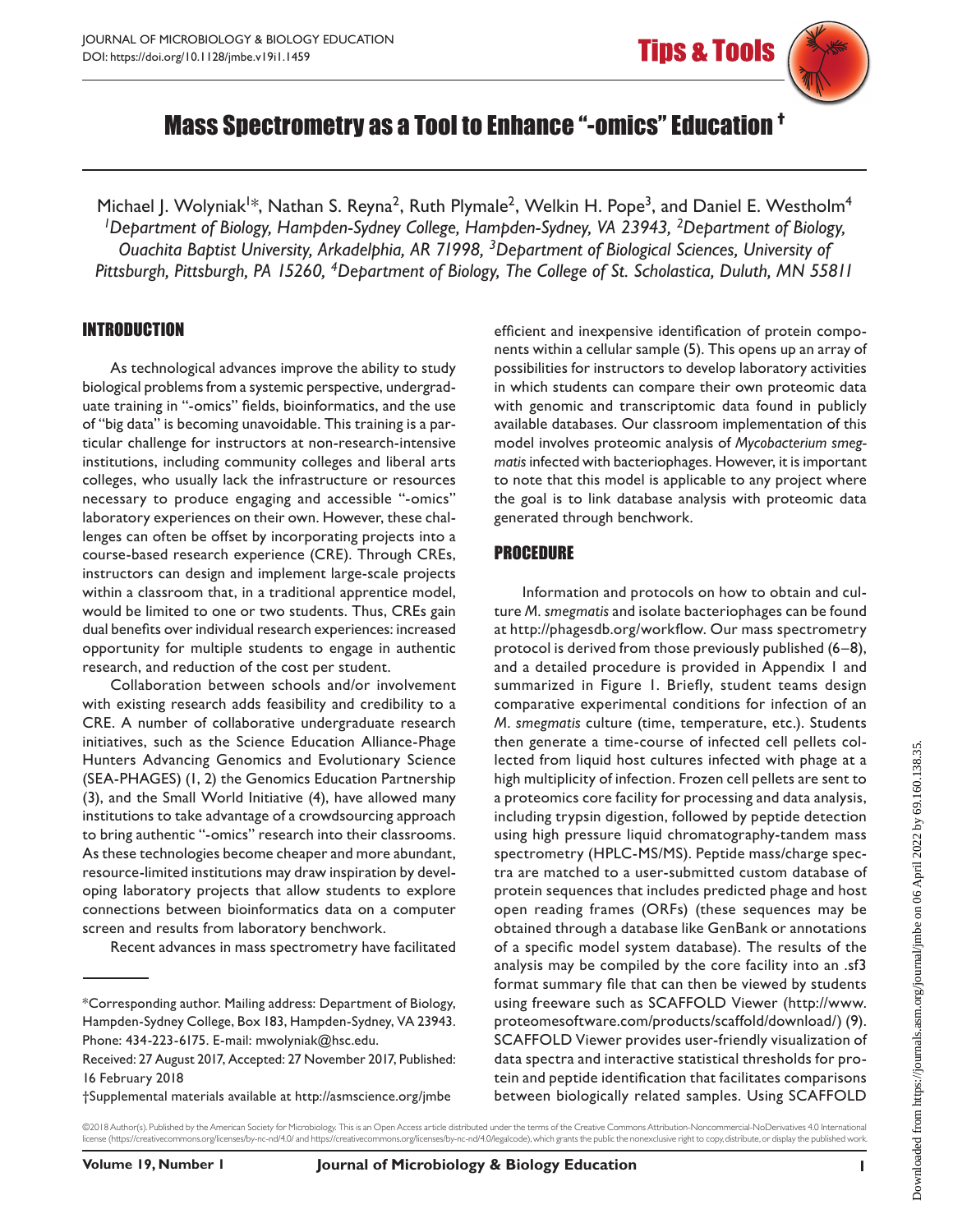Viewer, our students have analyzed the proteins present in each of their samples with respect to their experimental parameters and used the information to consider how particular genes or gene families may contribute to bacteriophage infection of *M. smegmatis*. (See example screenshots in Figs. 2 and 3.) Paired data sets (0 time point/mock infected) were not used since we were not interested in a quantitative analysis of gene expression for this specific experiment. The entire workflow is relatively low cost; beyond the initial costs for cell growth etc., core facility costs for sample processing and 1 **Figure 1** data analysis run approximately \$300 per sample.

#### **Safety issues**

All biological samples used in this example are biosafety level 1 (BSL1) and should therefore be utilized in conjunction with the American Society for Microbiology's BSL1 guidelines for teaching laboratories (https://www.asm.org/ images/asm\_biosafety\_guidelines-FINAL.pdf). There are no additional safety concerns to address with respect to this exercise, though it is important to provide students with some basic training in sterile technique prior to beginning the work.



3 chromatography-tandem mass spectrometry; ORF = open reading frame. FIGURE 1. Mass spectrometry experimental protocol flowchart. OD = optical density; MOI = multiplicity of infection; LC-MS/MS = liquid



5 6 Brusacoram. All others are of host *Mycobacterium smegmatis* or other origin. FIGURE 2. SCAFFOLD Viewer Sample display window. Gene product names beginning with CDS are linked to the mycobacteriophage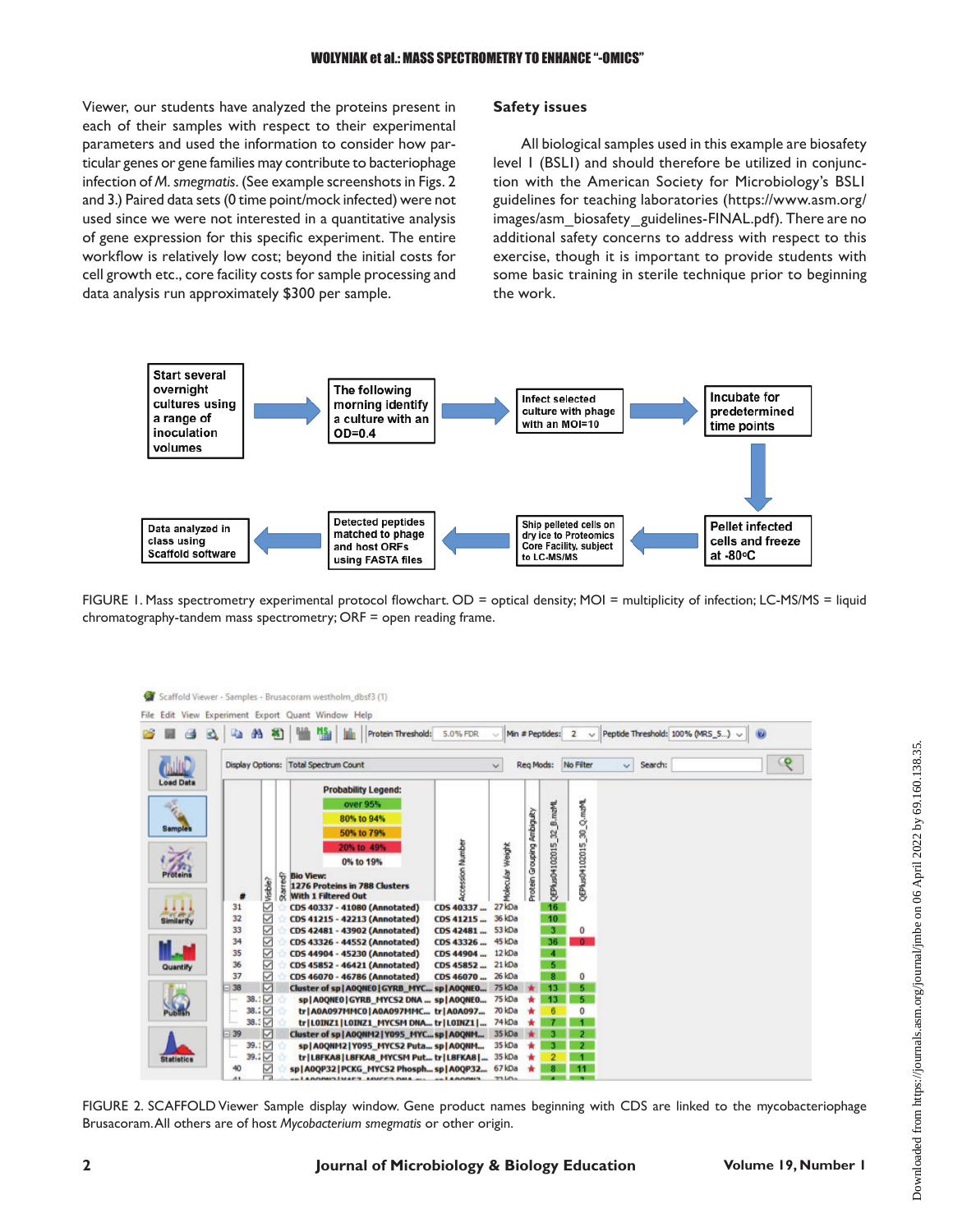| A | CDS 27932 - 28798 (Annotated) (100%), 31,986.5 Da<br><b>CDS 27932 - 28798 (Annotated)</b><br>55 exclusive unique peptides, 73 exclusive unique spectra, 91 total spectra, 287/288 amino acids (100% coverage)                                                                                                                                                                                                                                                                                                                                                                                                 |  |  |  |  |
|---|---------------------------------------------------------------------------------------------------------------------------------------------------------------------------------------------------------------------------------------------------------------------------------------------------------------------------------------------------------------------------------------------------------------------------------------------------------------------------------------------------------------------------------------------------------------------------------------------------------------|--|--|--|--|
|   | <b>MSTIPDPGRA</b><br><b>APTSTTOVFD</b><br><b>YRAAPVRVVL</b><br><b>SAFFGALDRT</b><br><b>IDGEPWFVLA</b><br><b>DLCKVLDIRN</b><br><b>VKDVRDRLAD</b><br><b>GVDOTYPIAD</b><br><b>SLGRTOOATI</b><br><b>VSESGMYEVV</b><br><b>IRSDKPEAVA</b><br><b>FRRWITGTVL</b><br><b>PEIRRTGAYG</b><br><b>APVALPDRKT</b><br><b>LAOWVVEAEE</b><br>EAEARAKELE<br><b>SAEGDYEVAD</b><br><b>RAESEARARI</b><br><b>APAAAWKHLA</b><br><b>AAKVLSRDPN</b><br><b>ISIGRDRLFS</b><br><b>NRASGRWRAY</b><br><b>ERFGRPYLHE</b><br><b>FMAAEGWIYR</b><br><b>OTOIDNRRLT</b><br><b>ASGEMRLGDP</b><br><b>ELHKRLGGSG</b><br>QVAQVAES<br><b>TIRITPKGMV</b> |  |  |  |  |
| В | CDS 30076 - 30798 (Annotated) (100%), 26,226.1 Da<br><b>CDS 30076 - 30798 (Annotated)</b><br>4 exclusive unique peptides, 4 exclusive unique spectra, 4 total spectra, 42/240 amino acids (17% coverage)                                                                                                                                                                                                                                                                                                                                                                                                      |  |  |  |  |

| MGRASPTPVA RMRSRAGTPS ANSSPRPTAI STPPRSRSRR APNCRSKTPP |  |  |
|--------------------------------------------------------|--|--|
| TSSAPRLPPT APSTSTTWRA ATDGAAIKPI PAQRCRHRGH PRRSAQRDRG |  |  |
| PAPQRDFRRH LSTGLLVRIP GRALQRRTPR NGCRRGTRGP GSRTAGDGQV |  |  |
| SITITRHAGP LDLGRIRAID DRGTIAMALE VNATTFGGER YWQLAVIRTA |  |  |
| <b>PGLPEPVVYP RVENEHDAVT WLR</b> YLAELVT RAERAEAVTR    |  |  |

4 FIGURE 3. SCAFFOLD Viewer output for a representative bacteriophage infection experiment using the bacteriophage Brusacoram. (A) was detected. Here, four peptides were detected that overlap with this ORF.A minimum of two detected peptides are required to confirm Representative recovered peptide from the mass spectrometry reading. Yellow highlights indicate that LC-MS/MS detected peptide overlap with the gene product. Green highlights indicate modified amino acids. (B) In this case, a much smaller percentage of the predicted ORF protein expression. ORF = open reading frame; LC-MS/MS = liquid chromatography-tandem mass spectrometry.

# CONCLUSION

We describe one mechanism to allow students to develop and answer their own research questions within the Fore the answer their own research questions when the secondition are the last of expertise of the laster, in<br>context of "-omics" techniques and bioinformatics. By having mass spectrometry data, which may lead to restudents perform a "wet lab" mass spectrometry experiment in conjunction with a bioinformatic investigation, we with a prospective Core Facility to discove<br>enchangement data with real world absorptions. Although we as conserving data that will be af use to u anchor abstract data with real-world observations. Although to generating data the our proteomic data sets are not as large as metagenomics or transcriptomic "big data" sets, many of the fundamental components of big data analysis, including database selection, signal, noise, statistical thresholds, and validation, are all present, making this an excellent introduction to the field.  $\qquad \qquad \qquad$ etry of M. smegmatis cell pell This CRE approach allows students to develop a hypothesis based on *in silico* analysis and test its validity using a "wet lab" experiment. This example is based on work done in conjunction † 9 Supplemental materials available at http://asmscience.org/jmbe

with the SEA-PHAGES initiative. Although SEA-PHAGES represents an outstanding way to introduce authentic collaborative research into the biology classroom, it is not the only way to construct an engaging "-omics"-based laboratory project. Mass spectrometry has been utilized by several groups in the development of engaging "-omics"-based CUREs (course-based undergraduate research experiences) (10–12); however, this particular SEA-PHAGES-based model shows great promise in its accessibility to institutions limited by budget and infrastructure. Although the generation of mass spectrometry data requires access to an instrument and trained technician to perform the necessary proteomics procedures, advances in technology have brought the costs of this work at many core facilities down to levels that are accessible to most classroom laboratory budgets. Adoption of this type of project in place of other laboratory activities and requisite supplies makes this CRE less financially daunting.

The only limitation to the adoption of this model, then, becomes the lack of expertise of the faculty in working with mass spectrometry data, which may lead to misinterpretations. Thus, we recommend discussing experimental plans with a prospective Core Facility to discover the best approach to generating data that will be of use to your students.

#### SUPPLEMENTAL MATERIALS

Appendix 1: Experimental protocol for mass spectrometry of *M. smegmatis* cell pellet infected by mycobacteriophage

#### ACKNOWLEDGMENTS

We are grateful for the support of Graham Hatfull, Debbie Jacobs-Sera, Dan Russell, and the rest of the HHMI SEA-PHAGES leadership team. Mass spectrometry and undergraduate research at Ouachita Baptist University were supported by grants from the National Center for Research Resources (P20RR016460) through the National Institute of General Medical Sciences and the National Institutes of Health (Grant # P20GM103429) and the National Science Foundation (grant# IIA-1457888). The authors declare that there are no conflicts of interest.

#### REFERENCES

1. Jordan TC, Burnett SH, Carson S, Caruso SM, Clase K, DeJong RJ, Dennehy JJ, Denver DR, Dunbar D, Elgin SCR, Findley AM,